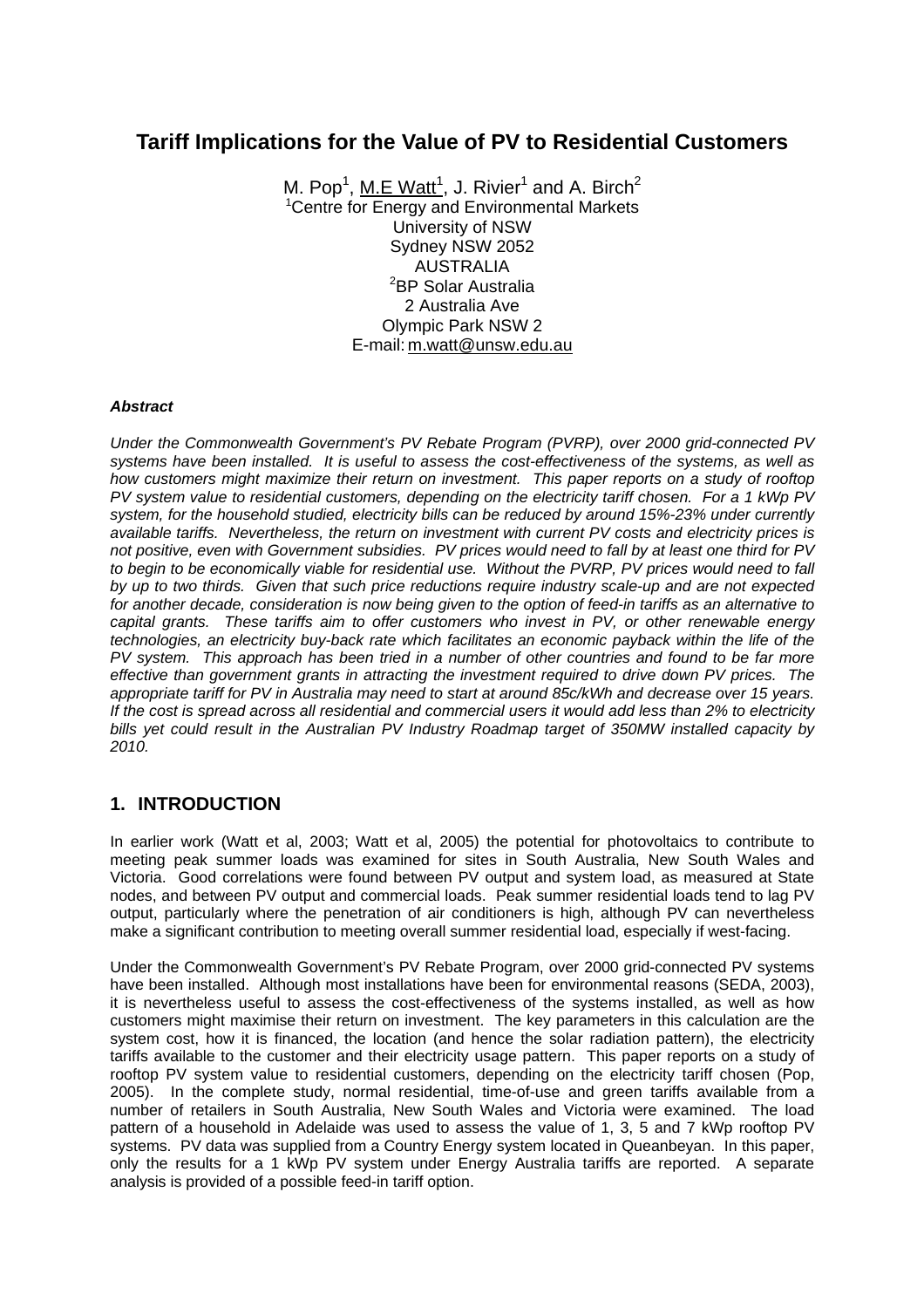# **2. THE HOUSEHOLD LOAD PATTERN**

The household load used for the analyses was provided by a reasonably new, 180  $m^2$  fully air conditioned Adelaide house which includes some energy efficiency measures, such as insulation and efficient appliances. All appliances were separately monitored. The residents of the home are a family of two adults and two children. They are of medium income with one adult working full-time and one part-time. The data covered the period April 2002 to March 2003. The household monthly average load ranges from 255 kWh in April to 1043 kWh in January. The total annual household electricity use was 6496 kWh, or about 18 kWh per day.

The summer load (December to February) accounted for about 40% of the annual load, with average daily load of around 30 kWh. It is dominated by air conditioner use. This in turn reflects the family's work patterns. Loads are high when adults are home, including on weekends. The air conditioner often cuts in as early as 5:30am and can keep operating well into the evening. Figure 1 shows the load pattern over a typical summer week. The total load, as well as the air conditioner load is shown, as is PV output (scaled to 3 kWp) and the National Electricity Market price for South Australia. All times have been shown as Eastern Standard Time. Where necessary, adjustments have been made for daylight saving and Central Standard Time.



**Figure 1: Household load shown with PV output and NEM prices for a week in Summer.** 

## **3. THE PHOTOVOLTAIC SYSTEM**

The PV data for the period April 2002 to March 2003 was taken from Country Energy's Queanbeyan power station (Latitude 35.45, Longitude 148.56). This consists of 720 multi-crystalline modules arranged into 9 arrays with 9 x 6kW multi-string inverters. The total system capacity is 50 kilowatts. All data has been normalised to 1 kWp.

The minimum system output was in June, at around 2.8 kWh/kWp per day, and the maximum in October, at 4.3 kWh/kWp per day. The average summer (Dec-Feb) output was 4.2 kWh/kWp per day.

### **4. DESCRIPTION OF TARIFF OPTIONS**

Continuous tariffs are set at a constant rate, regardless of time. They are the most commonly used residential tariff in Australia. Time-of-Use-tariffs (TOU) are characterised by differentiated rates, usually by the categories off-peak, shoulder and peak periods. Green tariffs are available through almost all Australian electricity retailers and refer to a supply option that guarantees the retailer will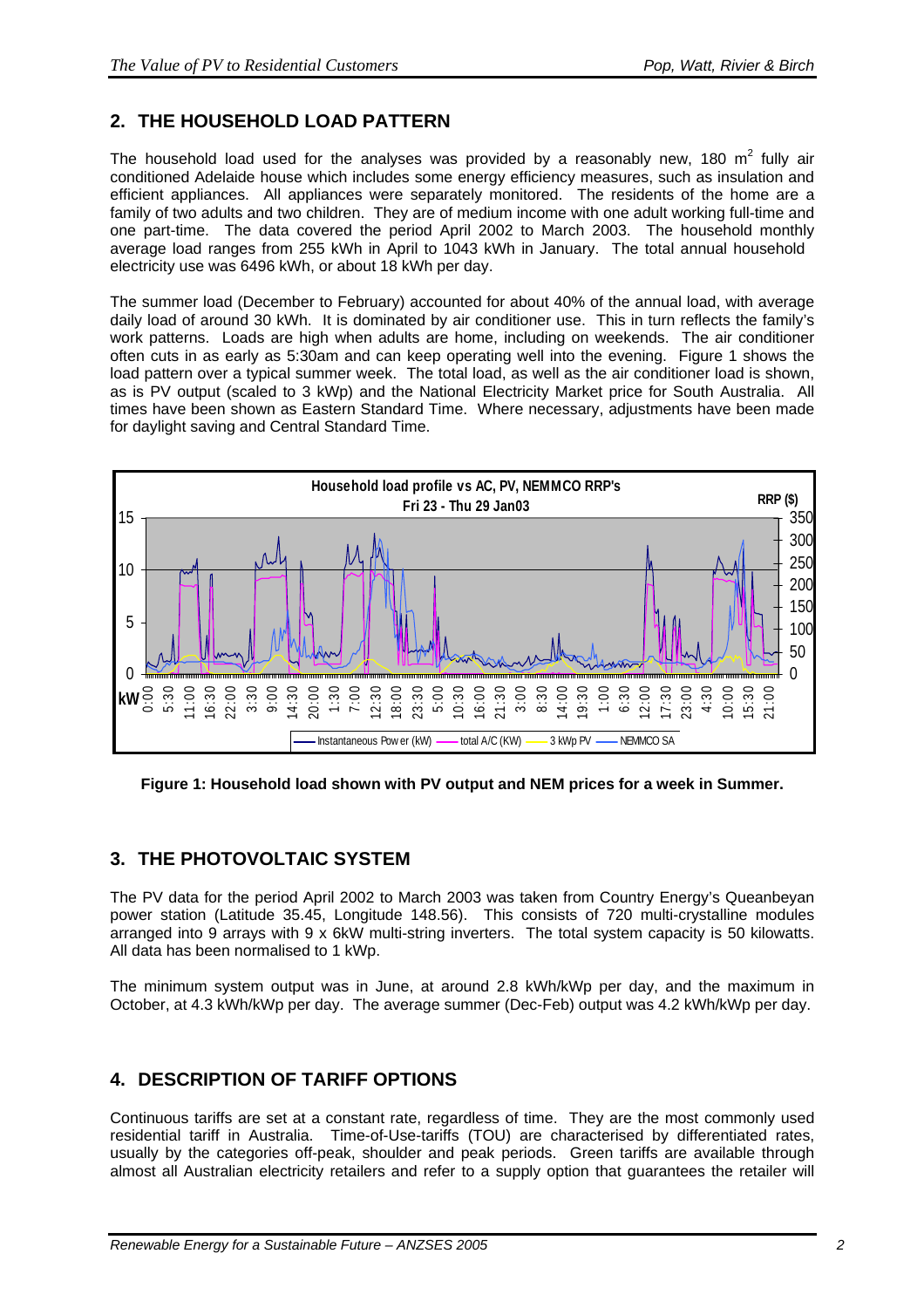purchase an equivalent amount of electricity from a renewable energy generator (eg. Wind, Solar, Hydro). These tariffs are typically higher than the standard continuous tariffs.

Although a variety of tariffs were examined, only those which were available through Energy Australia at the time the load data were obtained are reported here. These are the Domestic All Time (continuous), the Power Smart Home (TOU) and the Pure Energy 100% (Green) tariffs. For the TOU tariff, calculations have taken into account weekend and public holiday rates. Net metering has been assumed and, to avoid complexity, GST has not been included in the calculations. It should be noted that tariffs vary widely between retailers, both by rates and by access charges, as illustrated in Figure 2, and customers may in some cases be able to save considerable amounts by switching retailers or tariffs, regardless of whether they own a PV system.



**Figure 2: Structures of Tariffs available from NSW Electricity Retailers in 2004.** 

# **5. ANALYSES OF PV VALUE FOR HOUSEHOLDS**

## **5.1. Value of electricity generated**

Naturally, the highest PV revenue can be raised from the highest available tariffs, if net metering is applied. For this reason, Green tariffs can be a good option, although a particular retailer may not pay the Green tariff for net export. Also, according to the data presented here, these higher tariffs don't result in the lowest overall electricity bills. Around 25% of the PV output over the year would be exported to the grid due to load being less than the PV output at the time. This latter figure indicates the importance of the buy-back rate being offered to the PV owner.

For the household studied here, a 1 kWp PV system would contribute 22% of the annual load and reduce the household's annual electricity bill from \$775 under Energy Australia's domestic continuous tariff to \$627 (a 19% reduction). The impacts on Continuous, Time-of-use and Green tariff options are shown in Table 1. For a net metered residential customer with a 1 kWp PV system and the household load examined here, the lowest bill (\$593) is achieved via the TOU tariff, although the largest saving (\$235) is via the Green tariff (assuming the Green tariff is paid on net export). A typical customer on a continuous tariff would save \$182 (23%) per year if they switched to a TOU tariff when they installed their PV system. The Green tariff option becomes more favourable as the PV system size increases.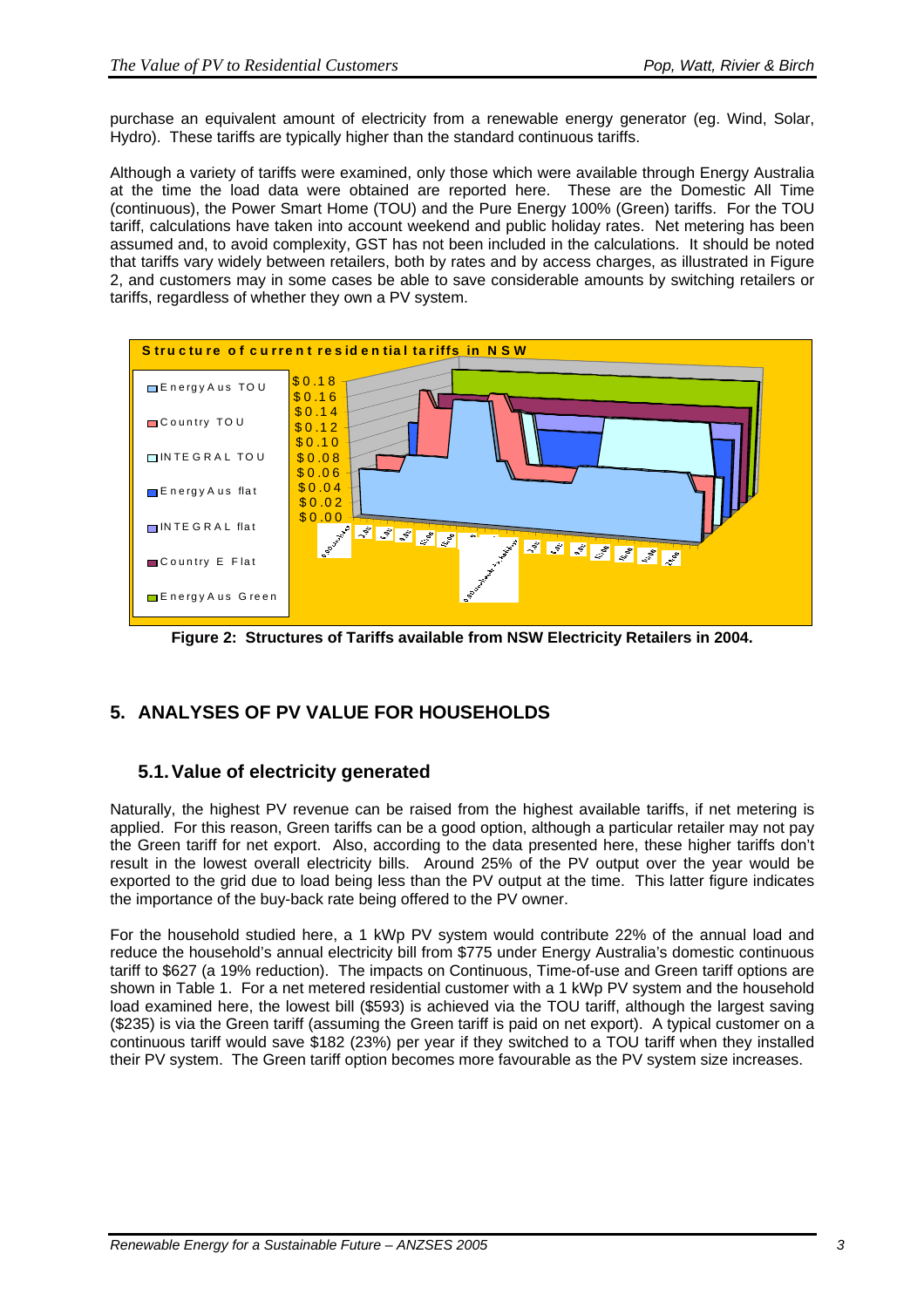|                    | <b>Continuous</b> | ΤΟυ   | Green  |
|--------------------|-------------------|-------|--------|
| <b>Annual Bill</b> | \$775             | \$732 | \$1170 |
| Bill with 1 kWp PV | \$627             | \$593 | \$935  |
| Saving             | \$148             | \$139 | \$235  |

**Table 1: Household annual electricity bill including supply charges with and without a 1 kWp PV system using Energy Australia's tariff options** 

#### **5.2. Investment Value**

The 1 kWp PV system is assumed to have a capital cost of \$13,750, including installation, inverter and metering. This compares with the average 2004 cost of \$13,100 per kWp for grid connected systems installed under the Commonwealth Government's PV Rebate Program (PVRP). At present, residential customers would be eligible for a \$4,000 grant from the PVRP. In addition, Renewable Energy Certificates (RECs) through the Mandatory Renewable Energy Target (MRET) mechanism may also be available, although prices vary. In the analyses below an upfront REC payment of \$500 is assumed, which is similar to the Enviro-Cash Back offer currently available for BP Solar systems.

The net present value of the PV system, with and without the Government rebate, with and without RECs and with 25 and 30 year lifetimes is shown in Table 2. Electricity tariffs are as previously described and prices are assumed to rise at 3% per annum with inflation at 2.5%.

|                        | <b>Continuous</b> | ΤΟυ        | Green     |
|------------------------|-------------------|------------|-----------|
| 25 Years               | $-$9,800$         | $-$10,050$ | $-$7,520$ |
| 30 Years               | $-$ \$8,950       | $-$9,260$  | $-$6,180$ |
| 25 Years + PVRP        | $-$5,800$         | $-$6,050$  | $-$3,520$ |
| 30 Years + PVRP        | $-$4,950$         | $-$5,260$  | $-$2,180$ |
| 25 Years + PVRP + RECs | $-$5,300$         | $-$5,550$  | $-$3,020$ |
| 30 Years + PVRP + RECs | $-$4,450$         | $-$4,760$  | $-$1,680$ |

**Table 2: Net Present Value of a 1 kWp PV system** 

## **5.3. Analysis**

The results of this analysis are indicative only, since the PV system was located in NSW and the household was in Adelaide. This would result in a lag between the solar output and the load. Were the PV located on the house, the match would be better. Also, both load and PV output are weather and temperature dependent. Cloud cover and temperature data at the two sites were not available for this study, so that the impact of any differences could not be assessed. Nevertheless, some general conclusions can be drawn.

TOU tariffs can provide the best returns for PV system owners, if net metering is allowed. As discussed in previous papers (Watt et al, 2003), orienting PV arrays further towards the West can enhance summer afternoon output and so could be worthwhile, if the TOU tariff offered returns sufficient to compensate for the lower annual PV system output. However, based on current prices, lifetimes, tariffs and the PVRP, PV prices would need to fall by at least one third for PV to begin to be economically viable for residential use. Without the PVRP, which will finish in 2007, PV prices would need to fall by up to two thirds. The MRET has not been a particularly useful mechanism for increasing PV uptake. However, the Commonwealth Government is currently considering the extension of the deeming period for PV systems from 5 to 15 years, in line with the MRET Review recommendations. In the short term, this could see the value of RECs available at PV system installation rise to say \$1,500, which would offer a useful up front price reduction. However, REC prices have already begun to fall as liable parties secure their requirements to 2010, so the REC value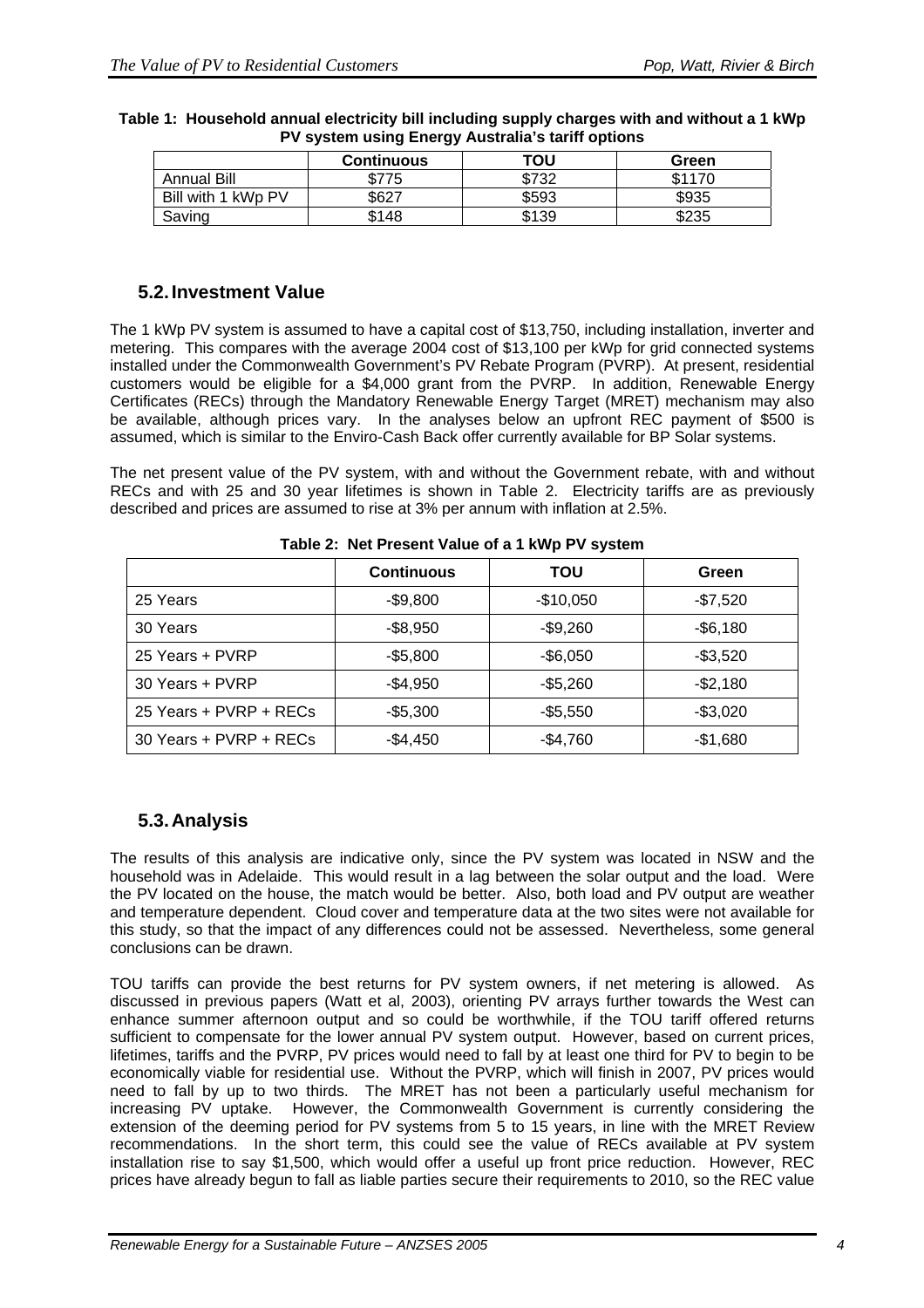for PV systems may not remain at useful levels for very long. Unless MRET is increased and extended in some way by the State Governments, it will most likely remain a measure of peripheral interest for small PV systems.

### **6. FEED-IN TARIFF OPTIONS**

Given that PV price reductions are not expected to result in cost-effective grid-connected systems in Australia for another decade, consideration is now being given to the option of feed-in tariffs as an alternative to capital grants. These are now available in several European countries and aim to offer customers who invest in PV, or other renewable energy technologies, an electricity buy-back rate which facilitates an economic payback within the life of the system. The tariff for the year of installation is guaranteed to the installer for a set period, typically 15 to 20 years, allowing a sufficiently attractive economic return to be made. Such returns have attracted huge investment in PV in the European nations that have implemented feed-in tariff policies; far greater than the penetration achieved to date in Australia using PV-specific capital grants or the generic Mandatory Renewable Energy Target.

### **6.1. The German Experience**

In Germany, PV uptake has been supported for the past 15 years, from 1990-1999 via the 1000 rooftop program, from 1999-2003 via the 100,000 rooftop program and, since 2000, via an enhanced feed-in tariff. Annual installations over this period are shown in Figure 3. The rooftop programs offered low interest loans; for the 100,000 rooftop program an interest rate of 1.91% was available until installed capacity reached 300MWp. The feed-in tariff started at around €0.50 and was increased in 2004, after the soft loans ceased. Current rates are available for a period of 20 years and vary with system size and type, as shown in Table 3. Facades qualify for a higher tariff, on the basis that output will be lower.



**Figure 3: PV installations in Germany under the Roof-top Programs and Feed-in Law (EPIA, 2005).** 

In 2004 Germany overtook Japan with the highest level of PV installations – 363 MWp. The installed capacity in Germany to end 2004 was 794 MWp. Industry turnover was €1.7 billion and 20,000 people were employed in the sector (EurObserv'ER, 2005).

Feed-in tariffs have also been used to support other renewable energy technologies. Wind installations in Germany were boosted significantly during the period 1990-95 and installation targets were met earlier than anticipated (EPIA, 2005).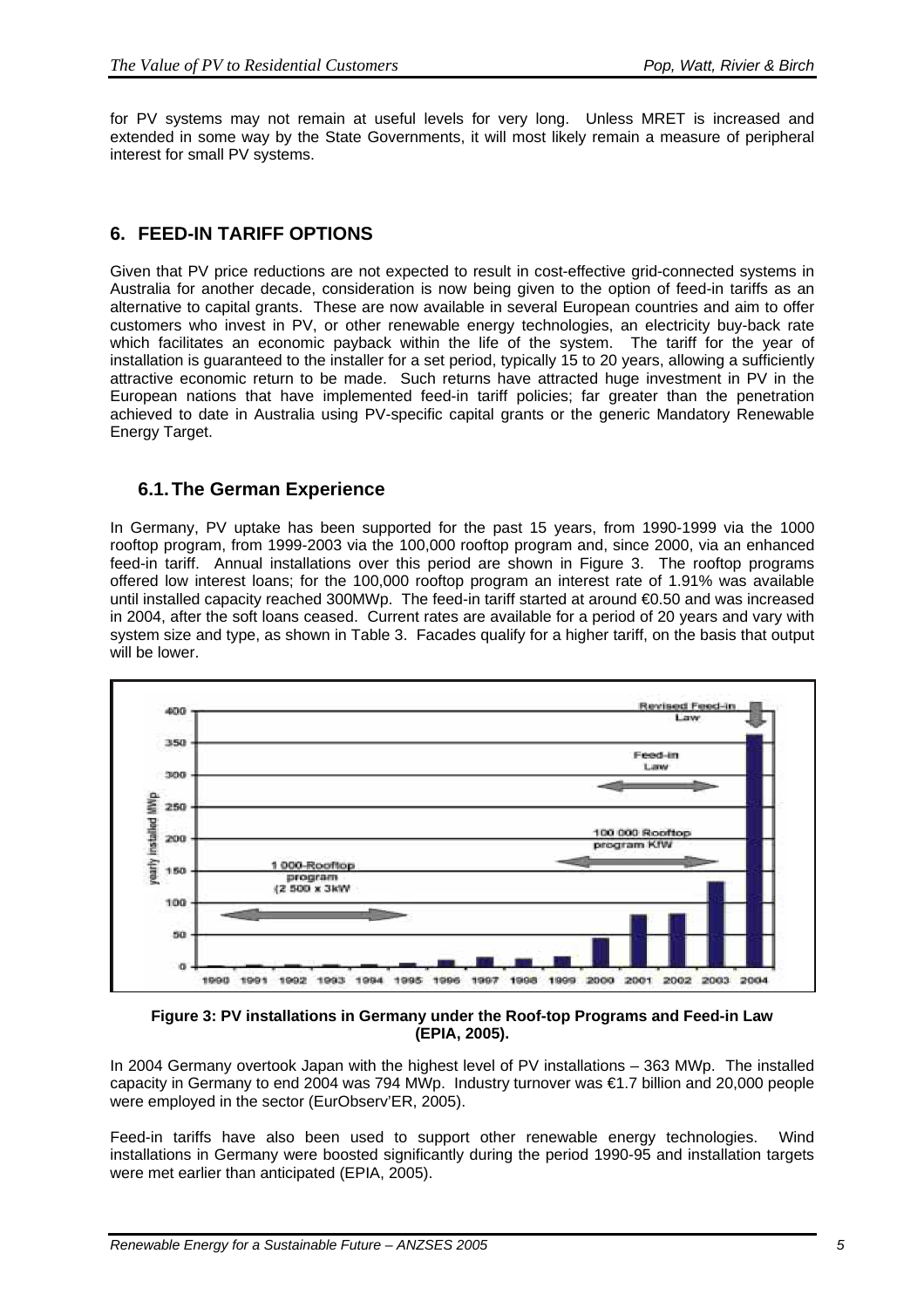| Free surfaces (not roofs):      | 45.7 c€/kWh |
|---------------------------------|-------------|
| Roofs between 30 and 100 kWp    | 54.6 c€/kWh |
| Facades $<$ 30 kWp:             | 62.4 c€/kW  |
| $Facades > 100$ kWp             | 59 c€/kWh   |
| Roofs $<$ 30 kWp:               | 57.4 c€/kWh |
| $Roots > 100$ kWp:              | 54 c€/kWh   |
| Facades between 30 and 100 kWp: | 59.6 c€/kWh |

| Table 3: German Feed-in Tariffs under the Renewable Energy Law, 2004 |
|----------------------------------------------------------------------|
| (EurObserv'ER, 2005)                                                 |

## **6.2. The Spanish experience**

Spain has a very important energy dependence problem: around 80% of its primary energy is imported. Spain has also signed the Kyoto protocol, and agreed to have 12% of its energy supplied by renewable sources by 2010. This target includes producing 29% of all its electricity generation from renewable sources by 2010, including big hydro, which currently meets around 15% of the electrical load (IDAE, 2005). In 2004, only 22% of electrical energy was generated from a renewable source (CNE, 2004), whilst electricity use is growing rapidly, at an average rate of 5% over the past 5 years. Therefore, the Spanish government developed a strong set of supporting regulations for renewable energy sources, and for combined heat and power (CHP) as a high efficiency solution, in its Spanish Royal Decree 2818/1998.

This regulation created a "Special Regime" of generators, with specific rights and duties. The regulation listed several technologies that were supported, and enforced specific technical and economic operating conditions for each technology. Once an installation succeeded in joining the "Special Regime" through an administrative process, it had practically no technical obligations, except security-related ones, and also had the right to sell all its energy output at a fixed feed-in tariff, that was different for each technology. CHP systems qualified only for net metering. These feed-in tariffs were to be revised every 4 years, depending on how the initial objectives were fulfilled.

The success of this type of regulation depends largely on the feed-in tariff. While comparatively little biomass, CHP and other technologies have been installed, considerable numbers of wind farms have been developed, because the tariff available for wind better matched its state of technology development. From the time of the regulation's introduction in 1998 to the end of 2004, around 9,000 MW of wind were installed at a rate of more than 1,500 MW per year in the last few years. The government expects to have more than 20,000 MW of wind capacity by 2010.

Initially, relatively little PV was installed, however numbers are now increasing. The regulation established a feed-in tariff of 0.40 €/kWh (0.64 A\$/kWh) for PV installations under 5 kWp, revised every 4 years, and 0.22 €/kWh (0.35 A\$/kWh) for larger installations. However, only when a specific connection standard was developed in 2000 did PV begin to be installed in significant quantities. Since then, 21 MW have been installed, with 7 MW in 2004 alone. However, this rate is far from that required to reach the objective of 400 MW of photovoltaic installed capacity by 2010, and most of the installed capacity has had some sort of additional support from local government.

Due to the large differences in uptake of each technology, the original regulation was revised and a new regulation has been in place since March 2004 through the Spanish Royal Decree 436/2004. This new regulation tries both to better integrate all the new installed capacity, and to rearrange supporting mechanisms for the technologies which were not successful previously. The aim is to develop as many technologies as possible, on the basis that all will be needed if Spain is to increase its energy self sufficiency and to meet its Kyoto obligations.

The main changes in the new regulations are new technical obligations, such as mandatory output prediction, with associated deviation costs, for installations larger than 10 MW, economic support for active participation in the energy market as an ordinary generator, and long term stability of the feed-in tariff.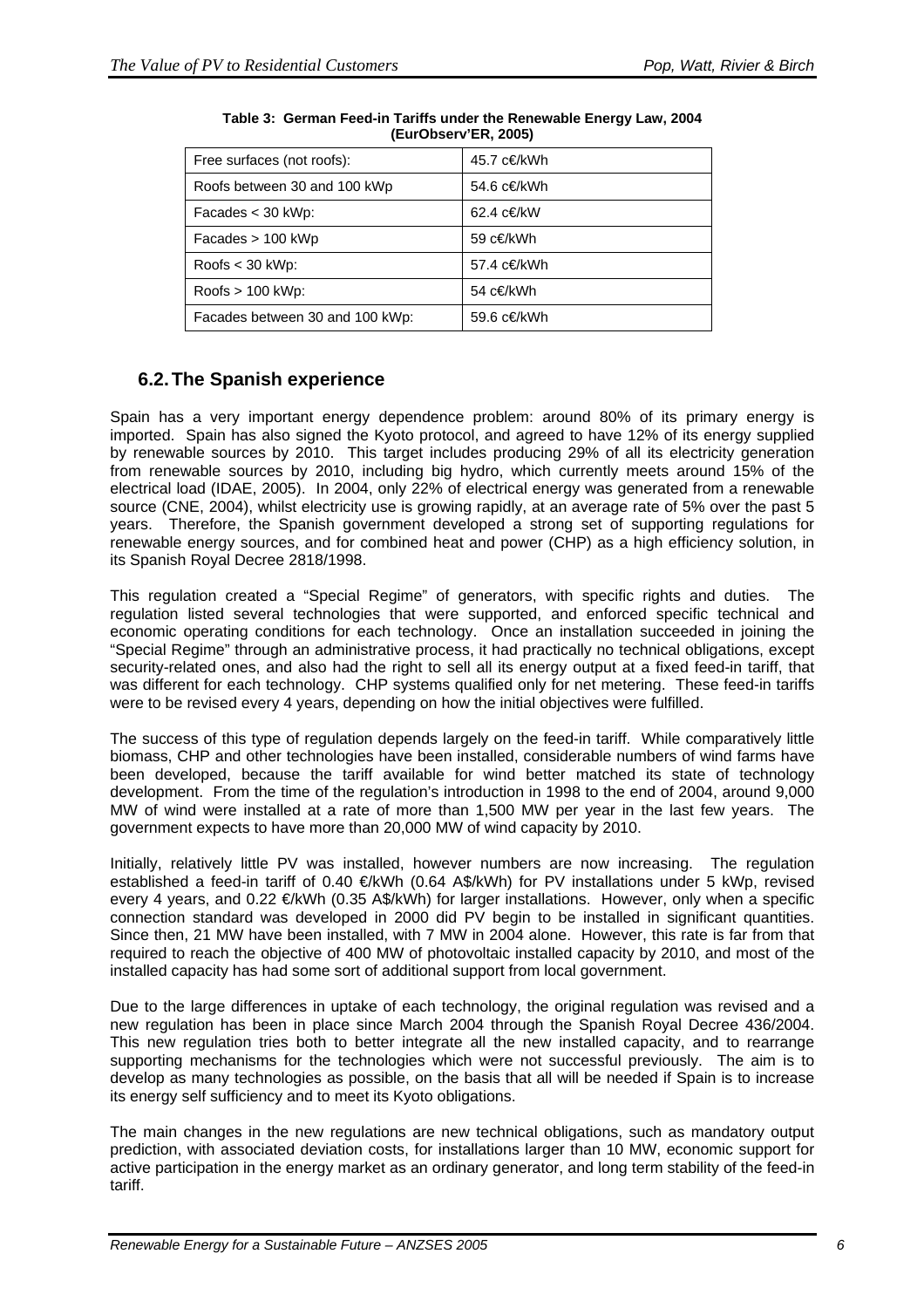The changes applicable to PV are expected to provide a significant boost to installations. First, the feed-in tariff has been secured for the whole life of each installation – at a full rate for 25 years and then at 80%. Although this tariff is to be revised every 4 years, any changes will only apply to new installations, and so the financial risk is minimised. Secondly, the installed capacity limit to access the 0.40 €/kWh feed-in tariff has been increased from 5kWp to 100kWp. This way, the government hopes not only to attract residential customers, but also small investors who would be interested in low risk investments.

### **6.3. An Australian Example**

While feed-in tariffs could be set at a State level, the benefits of a national feed-in tariff policy are clear since the costs would be spread over a large base of electricity consumers. The appropriate tariff for Australia would need to start at around 85c/kWh, if installed system prices of \$11,500 can be achieved and the tariff is available for 20 years. The guaranteed tariff is then decreased by 7% per annum (to ensure the benefits of scaling are passed to the consumer) such that systems installed in the 15<sup>th</sup> and final year receive 31c/kWh; and market price thereafter. For the household studied earlier in this paper, their annual income from the PV system would be \$1,190, resulting in a net income of \$415 per year when off-set against their current electricity bill of \$775 under a Continuous tariff.

If the feed-in tariff cost is spread across all residential and commercial users - avoiding the more sensitive industrial sector - the policy would never add more than 2% to electricity costs and yet would result in the Australian PV Industry Roadmap target of 350MW installed capacity by 2010; and 1.9GW installed by 2020. Figure 4 shows the percentage increases in costs, which are net of the value of the electricity they acquire, assuming a flat retail tariff beginning at 12c/kWh and inflating at 3%. The chart shows that in the early years the net cost to residential and commercial retail customers is far below 2% of annual electricity costs, and also that the value of the electricity produced quickly 'catches up' to the cost of the tariff after 2020. Including a price on  $CO<sub>2</sub>$  emissions would significantly decrease relative costs.



**Figure 4: Possible costs of an Australian Feed-in Tariff as a percentage increase in retail electricity costs for residential and commercial customers.** 

Critically, if an Australian feed-in tariff provides the sort of industry boost as has been achieved elsewhere, the industry could build up the infrastructure required to compete at scale without support by the end of the 15 year period – installing over 300MW PV per annum by year 15 – just as the incumbent fossil fuel generators and distributors were themselves built up with public support to achieve their current mature and low costs. The economic cost of such a policy is estimated to have a present value far below that of the macroeconomic benefits of reduced greenhouse gas emissions, improved network performance from distributed and peaking generation, improved energy security, thousands of new high tech jobs, and hundreds of millions of dollars in annual tax receipts, with no related government expense.